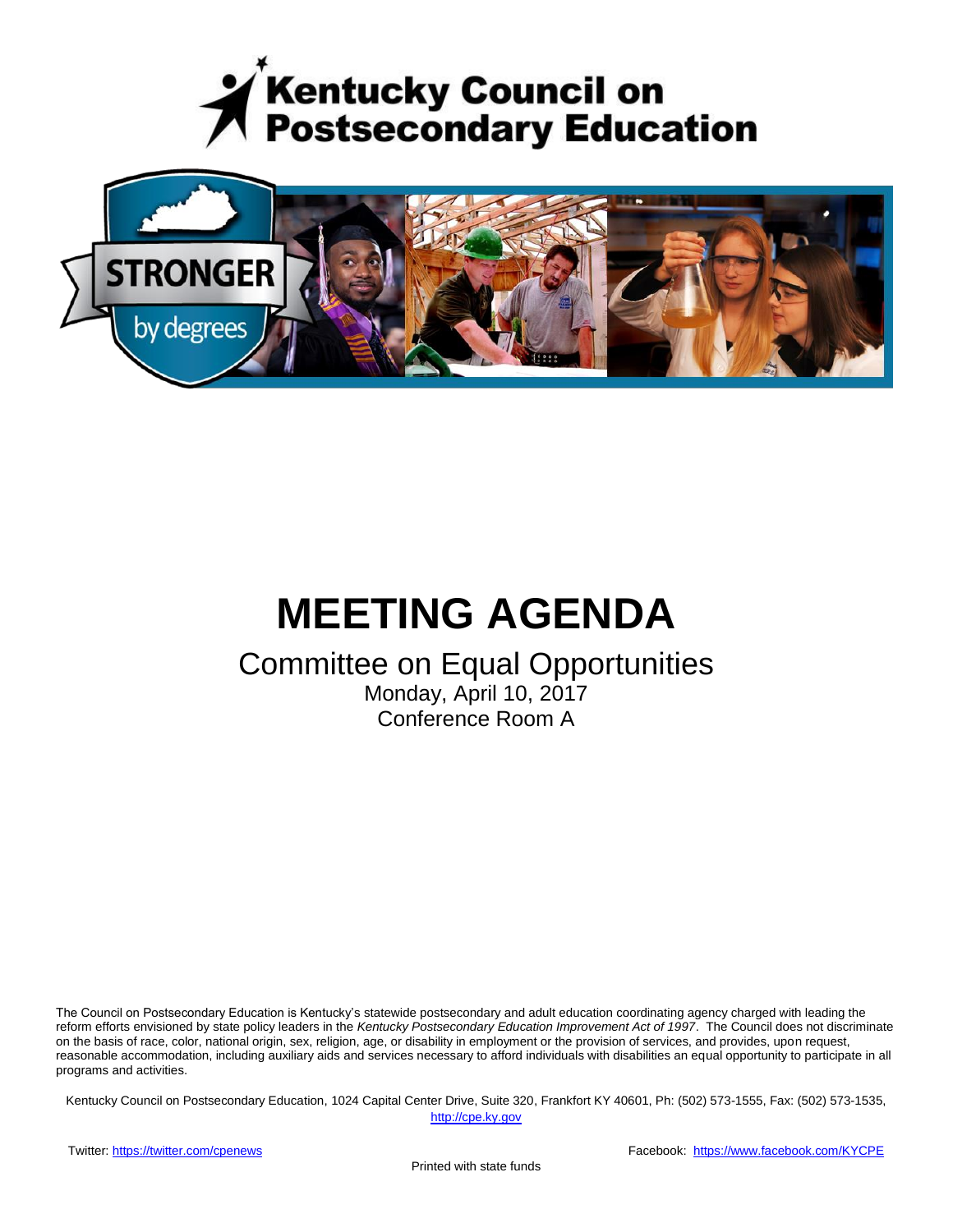### **AGENDA** Committee on Equal Opportunities

#### Council on Postsecondary Education Monday, April 10, 2017 1:00 PM Conference Room A

- 1. Roll Call
- 2. Approval of Minutes, January 23, 2017 33
- 3. Comments: CPE President Robert L. King
- 4. Comments: Dr. Jay Morgan, Vice President for Academic Affairs and Student **Success**
- 5. Introduction of New Member: Ms. Lizbetthe Rodriguez
- 6. Other Business
- 7. Institutional Diversity Plan Review: Dr. Caroline Atkins
- 8. Adjourn

**Next Meeting: Thursday and Friday, July 20-21, 2017, 1:00 pm EST, Frankfort, Kentucky**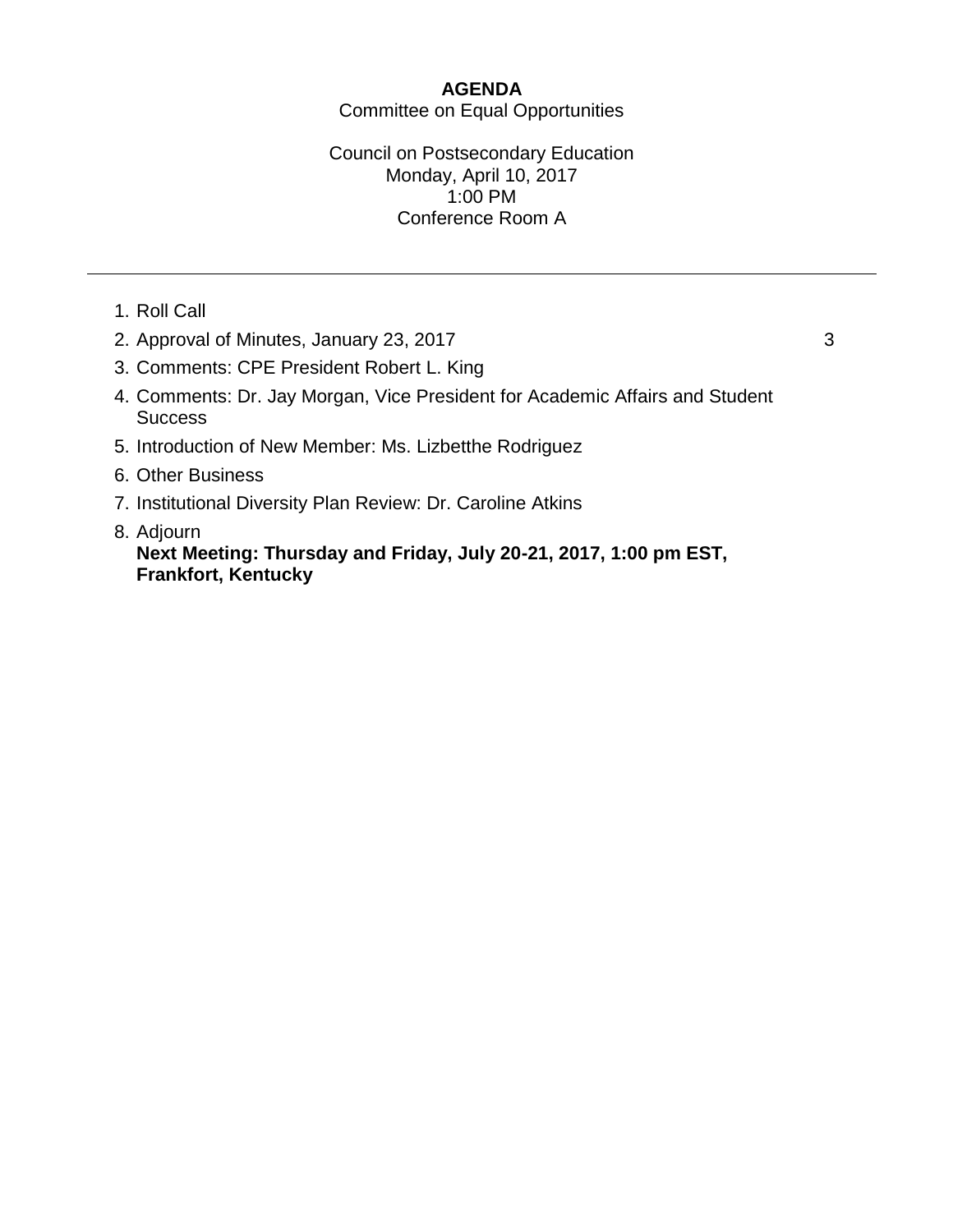#### **Minutes** Council on Postsecondary Education Committee on Equal Opportunities January 23, 2017

The Committee on Equal Opportunities met January 23, 2017, at the Kentucky Council on Postsecondary Education in Frankfort, Kentucky.

- WELCOME Dr. Jay Morgan, Vice President of Academic Affairs, provided opening remarks. Council staff called the roll.
- ROLL CALL Members present: Corey Bellamy, David Carpenter, Brian Dunican, John Johnson, Ann Morgan, Ling-Yuh Pattie, Vidya Ravichandran, Shawn Reynolds, Silas Session, Robert Staat, Sebastian Torres and Chair Sherrill Zimmerman.

Members absent: Keitha Henderson did not attend the January meeting.

#### APPROVAL OF MINUTES The minutes from the October 2016 meeting were reviewed and presented as an information item.

VOTE: The minutes were approved.

CEO ORIENTATION Dr. Rana Johnson presented background information on the CEO, including CPE Staff, meeting dates, creation, role and responsibilities, terms of appointment, historical and current context. Administrative Assistant Debbie Weakly provided information on travel reimbursement. CPE legal Counsel, Mr. Travis Powell, discussed the development of the Diversity Policy, Ms. Melissa Young discussed the Statewide Strategic Agenda and Dr. Caroline Atkins discussed the development of the Institutional Diversity Plans.

KENTUCKY PUBLIC POSTSECONDARY EDUCATION Western Kentucky University delivered a presentation highlighting the progress of their Diversity Plan Report. The diversity plan assessment report included a discussion of progress made between 2013 and 2014, with a focus on four areas: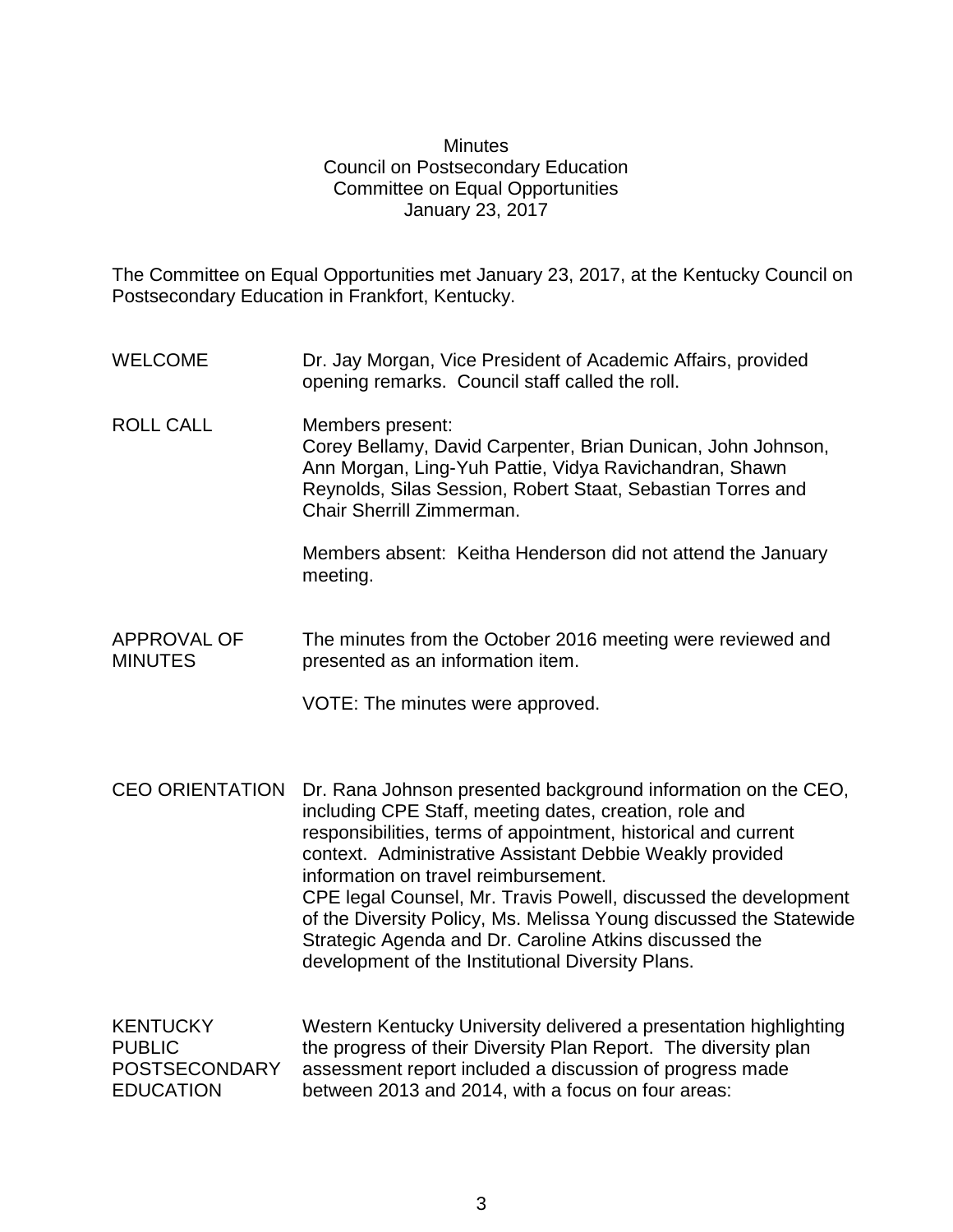| <b>INSTITUTIONAL</b><br><b>ASSESSMENT</b><br><b>REPORT</b>                                       | <b>Student Body Diversity</b><br>$\bullet$<br><b>Student Success</b><br>٠<br><b>Workforce Diversity</b><br><b>Campus Climate</b><br>$\bullet$                                                                                                                                                                                                                                                                                                                                                                                                                                                                                                                                                                                                                                                                                                                                                                                                                                                                                                                                                      |
|--------------------------------------------------------------------------------------------------|----------------------------------------------------------------------------------------------------------------------------------------------------------------------------------------------------------------------------------------------------------------------------------------------------------------------------------------------------------------------------------------------------------------------------------------------------------------------------------------------------------------------------------------------------------------------------------------------------------------------------------------------------------------------------------------------------------------------------------------------------------------------------------------------------------------------------------------------------------------------------------------------------------------------------------------------------------------------------------------------------------------------------------------------------------------------------------------------------|
|                                                                                                  | The WKU Diversity Plan Assessment Report was delivered by Dr.<br>Lynne Holland and Dr. Martha Sales                                                                                                                                                                                                                                                                                                                                                                                                                                                                                                                                                                                                                                                                                                                                                                                                                                                                                                                                                                                                |
| <b>WAIVERS OF KRS</b><br>164.020(19)                                                             | No waiver requests were made.                                                                                                                                                                                                                                                                                                                                                                                                                                                                                                                                                                                                                                                                                                                                                                                                                                                                                                                                                                                                                                                                      |
| <b>STATEWIDE</b><br><b>DIVERSITY</b><br><b>PLANNING AND</b><br><b>SUPPORT</b><br><b>PROGRAMS</b> | Dr. Johnson provided an update on the Council Sponsored<br>Programs:<br><b>GMSCPP</b><br>$\bullet$<br><b>Proficient JR/SR Diversity Conference</b><br>$\bullet$<br><b>SREB Doctoral Scholars.</b><br>$\bullet$                                                                                                                                                                                                                                                                                                                                                                                                                                                                                                                                                                                                                                                                                                                                                                                                                                                                                     |
| <b>OTHER BUSINESS</b>                                                                            | Mr. John Johnson highlighted several items that the CEO should be<br>aware of: Racial incidents at several colleges and universities<br>during and after the election of the Forty-fifth (45) President of the<br>United States and the omission of African Americans on the CPE<br>Board. He also stressed that he would like to go on record to<br>indicate that the Kentucky law requires that an African American<br>serve on the CPE. He further stated that the CEO has the<br>responsibility to recommend and advise the governor that the board<br>should reflect the representation of the diverse makeup of the<br>population in Kentucky and encouraged CPE staff to continue to<br>promote diversity, equity and inclusion conversations to assist EEO<br>directors at colleges and universities across Kentucky with<br>diversifying their campus. CPE President Robert King stated that<br>he would share Mr. Johnson's concern with the Governor's staff,<br>including the individual who coordinates public board appointments,<br>and would report back at the April CEO meeting. |